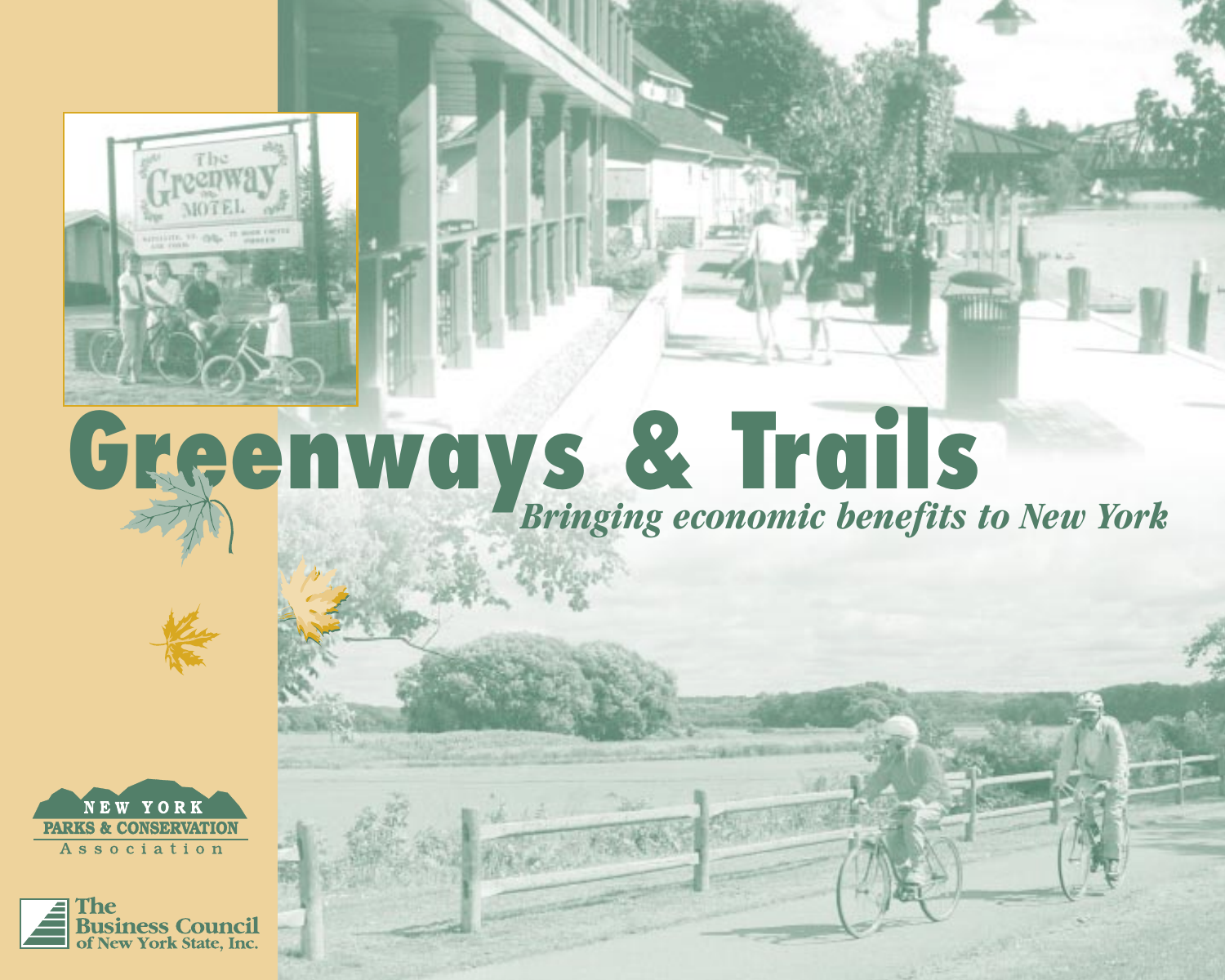Tourism is currently the second largest industry in New York State and the largest industry worldwide. Studies have shown that a growing number of Americans view outdoor activities as a way to enjoy *safe, scenic recreation for the entire family*. That is why communities looking to attract additional tourists may want to consider greenways and trails as part of their mix of attractions. ""

**Assemblyman Paul Tokasz** Chair, NYS Assembly Tourism, Arts and Sports Development Committee

The Empire State is blessed with beauty, rich in history, and proud of the range and diversity of its cultural attractions. Its quality of life is second to none, and it's a natural draw for tourists.

But that doesn't mean that those of us in the business community can take these assets for granted. It's up to us to ensure that the quality of experience people have in New York is the best it can be — good enough to keep them coming back for more.

Greenways and community trails can help ensure that a week or a weekend in New York State is even greater than the sum of its parts.They tie destinations together, and they are destinations in their own right.They're a key part of what we need to develop in New York, to ensure the vitality of our communities and our economy.

Daniel B. Walsh

Daniel B.Walsh, President



*Grateful acknowledgement to* **Eastman Kodak Company***, the* **New York State Assembly***, and the* **Rural New York Grant Program***, administered by the Open Space Institute, with the support of The J.M. Kaplan Fund, The Andy Warhol Foundation for the Visual Arts, The Margaret L. Wendt Foundation, and Phillip Morris Companies Inc., for support of this publication and NYPCA's efforts to promote the connection between greenways and trails and economic development.*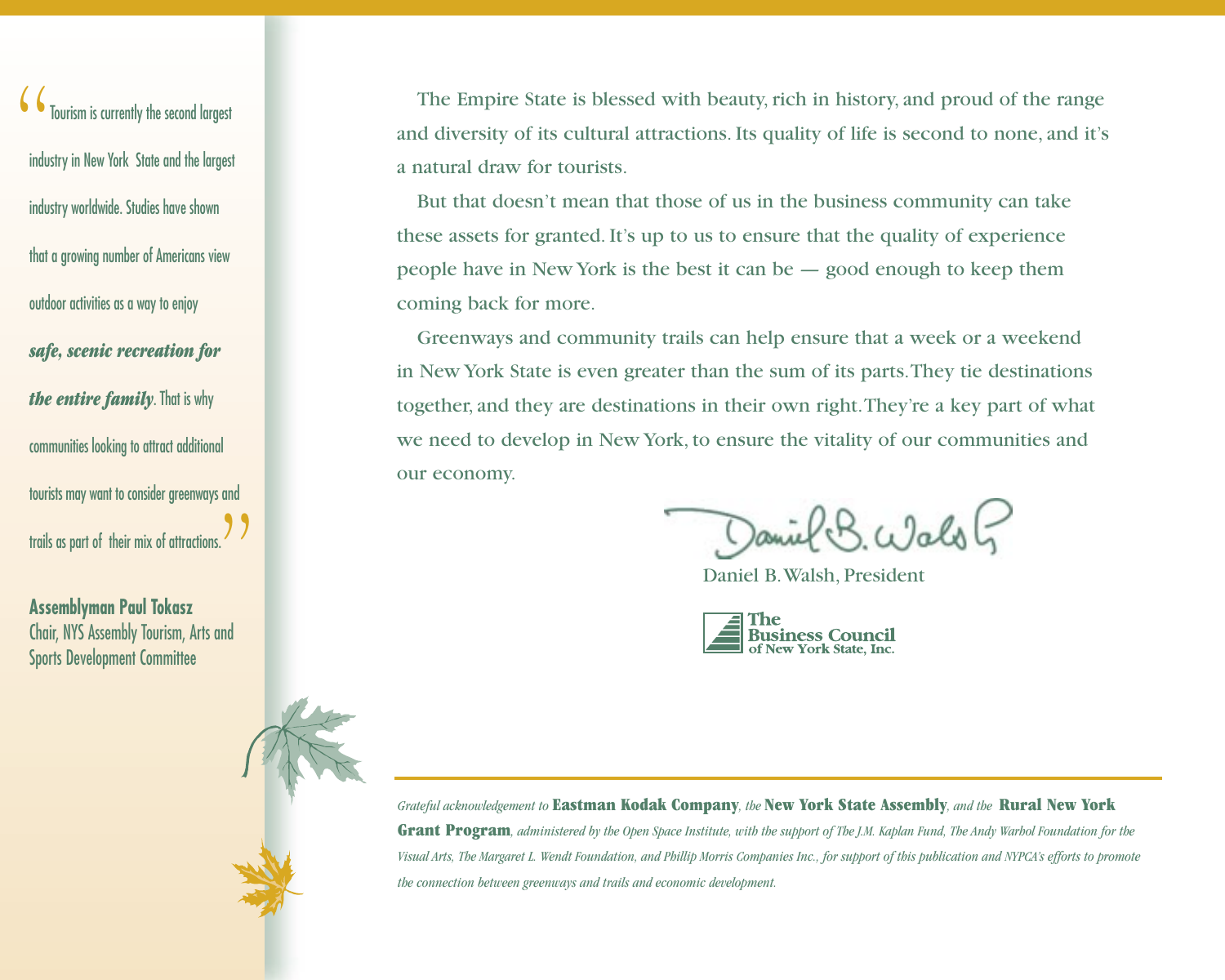# *Greenways and trails boost local economies*

Greenways and community trails can bring new economic vitality to New York's cities, towns, and villages. They attract tourists, encourage new trail-related business development, and help revitalize downtown business districts. They enhance the quality of life, a critical factor in attracting and retaining business. Greenways and trails can also inspire renewed civic pride and provide a fresh focus for community activities.

# *<sup>A</sup> growing movement*

Many New York communities are already enjoying the economic and other benefits of greenways and community trails. More than 65 such community trails, totaling 700 miles statewide, currently exist. These trails have been so successful that dozens more communities are planning another 1200 miles of trail.



### **What exactly are greenways and community trails?**

*Greenways and community trails come in many shapes and sizes. They can be urban or rural, busy or quiet, paved or grassy. They connect neighborhoods, businesses, schools, libraries, parks, and other local attractions. Many greenways and community trails use transportation corridors, such as abandoned rail lines and historic canals. Others follow natural features, such as rivers and lakeshores.* 

*Community trails are often local projects, created by neighborhood and civic associations, chambers of commerce, and local trail user groups. The most successful ones are supported by a broad partnership of community interests.* 

### *Who uses greenways and community trails?*

*Walkers, bicyclists, joggers, in-line skaters, cross-country skiers, equestrians, dog walkers, bird watchers, parents with baby strollers, people in wheelchairs. In some places, snowmobilers enjoy the trails. In communities along rivers or lakes, anglers and boaters use the trails. Decisions about trail use are usually local and tailored to individual communities.*

 $\mathbf{\mathcal{C}}$   $\mathbf{\mathcal{C}}$  Greenways and trails are recognized as *vital contributors to the tourist economy* of New York State. We invite residents and visitors alike to enjoy these pathways that enrich the journey to the great destinations of New York. 99

> **Brian Akley** Deputy Commissioner New York State Division of Marketing, Advertising and Tourism



**. . . . . . . . 1**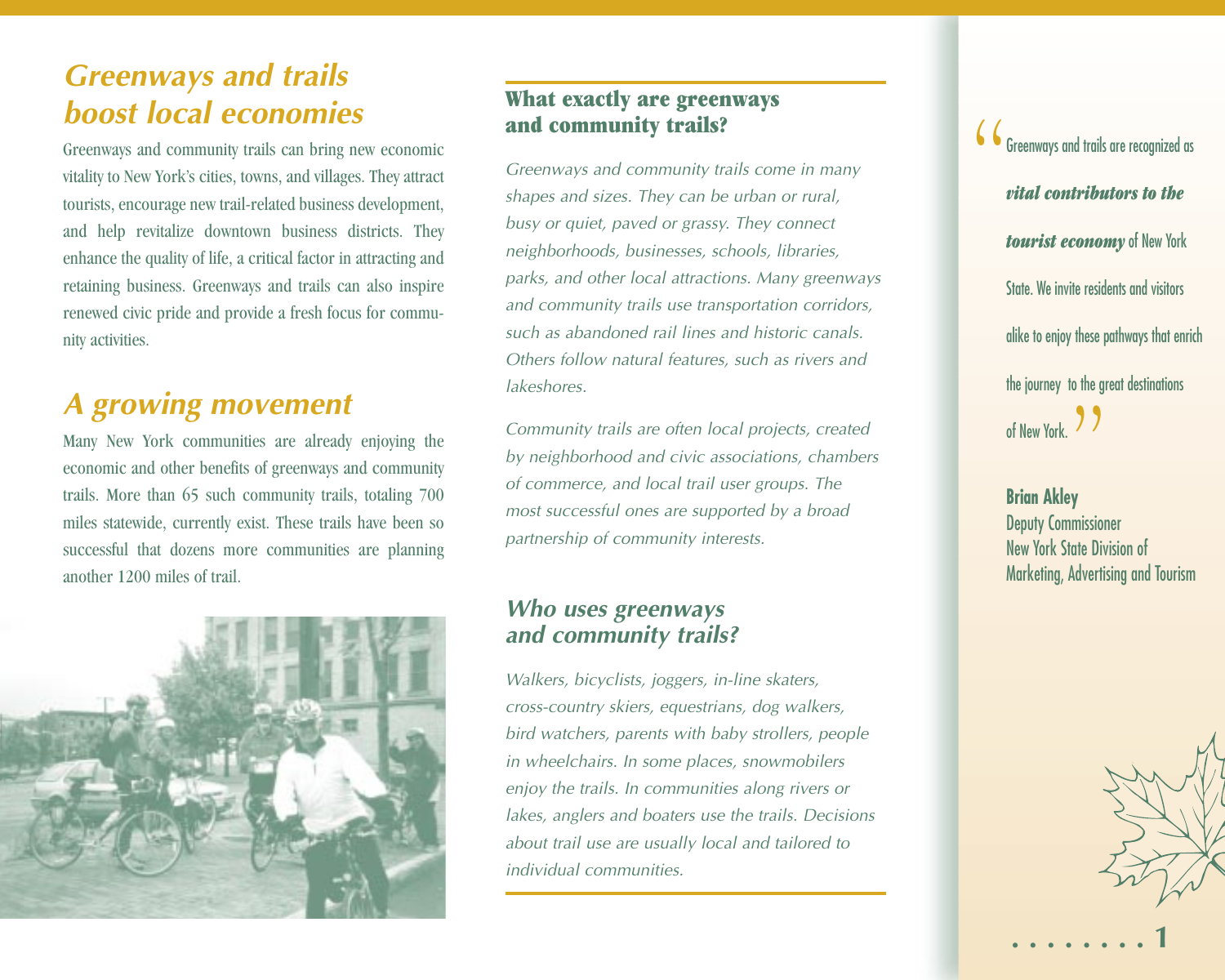

### **Motel owners use greenway to promote business**

*When motel owners Jay and Laurie Sharman purchased a motel in Mount Morris, N.Y. several years ago, the first thing they did was to change its name to The Greenway Motel to take advantage of visitors' interest in the nearby Genesee Valley Greenway. About half of the 90-mile Greenway, which stretches from Rochester south to the Pennsylvania border, is complete and open* 

*to the public.*



*"Businesses around here are looking forward to the completion of the Greenway trail," says Jay Sharman. "Already, it's a great community asset and a real shot in the arm for the local economy."*

# *A boon to tourism*

Numerous studies show that trails boost tourism by attracting visitors, extending their length of stay, and adding to the constellation of attractions in an area. This directly benefits area restaurants, motels, and service stations and spurs the growth of businesses selling recreational gear and other goods. Rail-trails, especially, can breathe new life into small towns left to wither after the trains stopped running.

More than 100 million Americans walk for pleasure, 100 million bicycle, 17 million ride horses, 12 million in-line skate, and 6 million cross country ski. Localities with safe, pleasant trails are becoming highly desirable vacation destinations for these educated and affluent travelers. Trail users need food, lodging, and fuel. They need special clothes, shoes, and equipment. They buy souvenirs, crafts, film, and other items. They also combine visiting a trail with other money-spending activities.

# *Rail-trails worth a million to local communities*

A major National Park Service study of three rail-trails an urban trail in California, a suburban trail in Florida, and a rural trail in Iowa — found that trail use pumped between \$1.2 and \$1.9 million annually into the economies of nearby communities.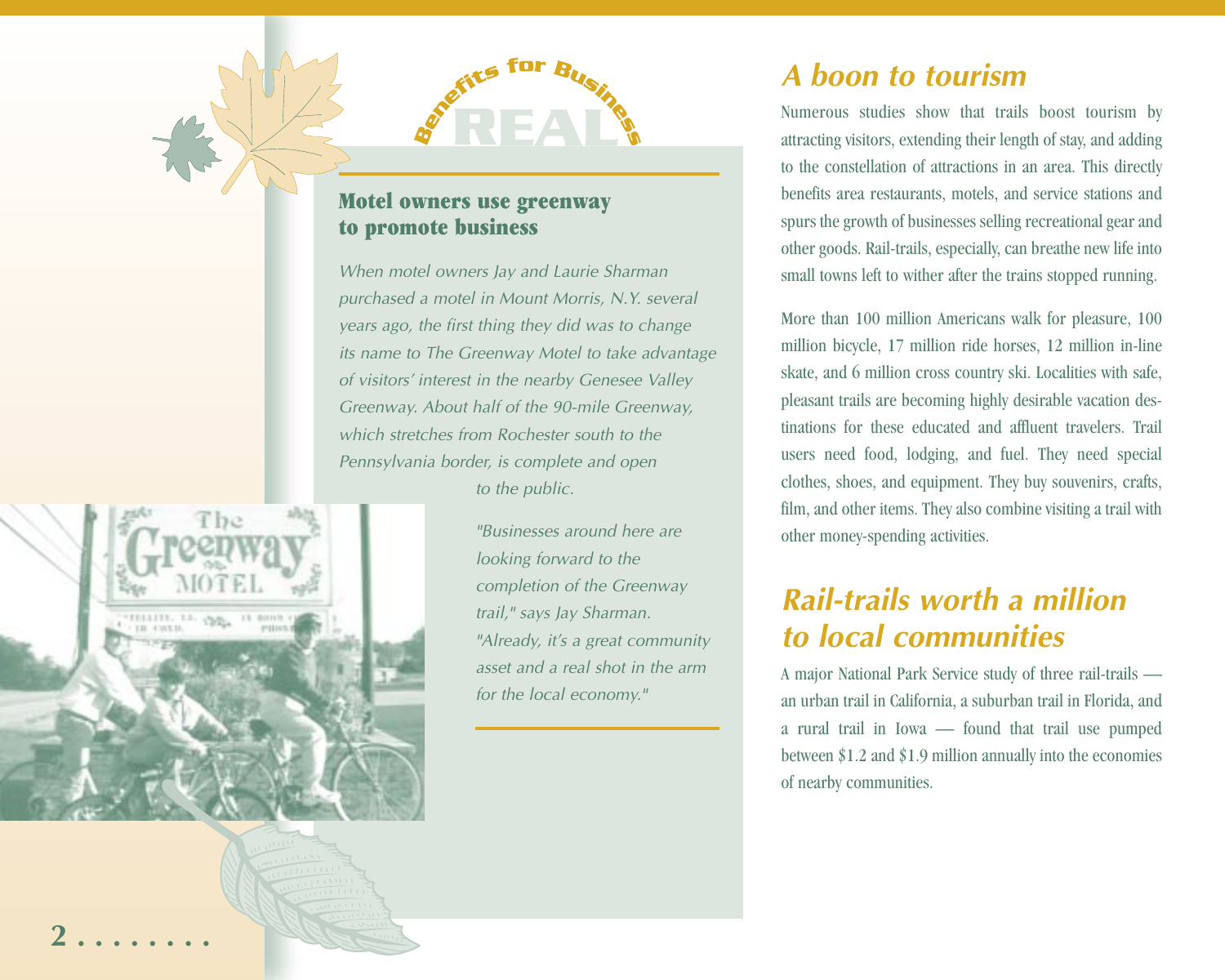### *Studies and success stories from around the country*

- *Findings of a study of owners of businesses adjacent to the Cape Cod Rail Trail in Massachusetts:*
	- *• 60% said the trail was a prominent factor in their expansion*
	- *• 53% said revenue from trail users made up more than 10% of their business*
	- *• 24% said the trail played a part in their decision to open their business*
- *The downtown of Dunedin, Florida suffered a 35 percent storefront vacancy rate in 1992. Then, an abandoned CSX railroad track became the Pinellas Trail. Now, storefront occupancy is 100 percent and there's a waiting list for available space.*
- *For peak-season, hotel rooms along Wisconsin's 32-mile Elroy-Sparta State Park Trail are booked up to a full year in advance. A state study revealed that the average visitor travels 228 miles to get to the trail, bringing substantial "new" money into Wisconsin.*
- *Marthasville, a small, quiet town in Missouri, has taken on new life since the Katy Hiking and Biking Trail was completed. More than a dozen new businesses have opened and renewed civic pride has led to numerous beautification*

*projects. A user survey of the western half of the Katy Trail showed it generated an estimated \$3 million annually in local revenue.* 

- *Connellsville, Pennsylvania used to be a town with many vacant buildings. According to the Greater Connellsville Chamber of Commerce, vacant buildings are scarce since the opening of the Yough River Trail. Many professionals are moving into downtown and a newly formed Connellsville Festival Committee is busy organizing events.*
- *Instead of burying a river that ran through down- town San Antonio in Texas, as one plan suggested, the City made it into a park. Today, the San Antonio Riverwalk trail system is lined with successful shops, restaurants, hotels, and a mall, and is now the second largest tourist attraction in San Antonio.*
- *In Vermont, statistics show that tourists stay*  •*an average of one day longer in Stowe than in other resort areas in the state; this extra day and revenue are attributed to the Stowe Recreation Path, a 5.5 mile multi-use trail.*



 $\mathcal{\mathcal{C}}$  We're extremely fortunate to have the 75-mile Erie Canal Heritage Trail\* go through our region. As the site of the Trail's westernmost trailhead, the City of Lockport, especially, is enjoying a surge of new visitors. And the future is brighter still, when a trail link is developed to the City of Buffalo's Riverwalk and inner harbor project, providing access to a million people. We haven't even begun to tap the *real economic* **potential** of the Heritage Trail. I

### **David Kinyon** President, Eastern Niagara Chamber of Commerce

*\* The Erie Canal Heritage Trail is part of the New York State Canalway Trail which, when complete, will be a 524-mile cross-state network of multi-use trails paralleling the NYS Canal System.Today, 220 miles of the Canalway Trail are open to the public.*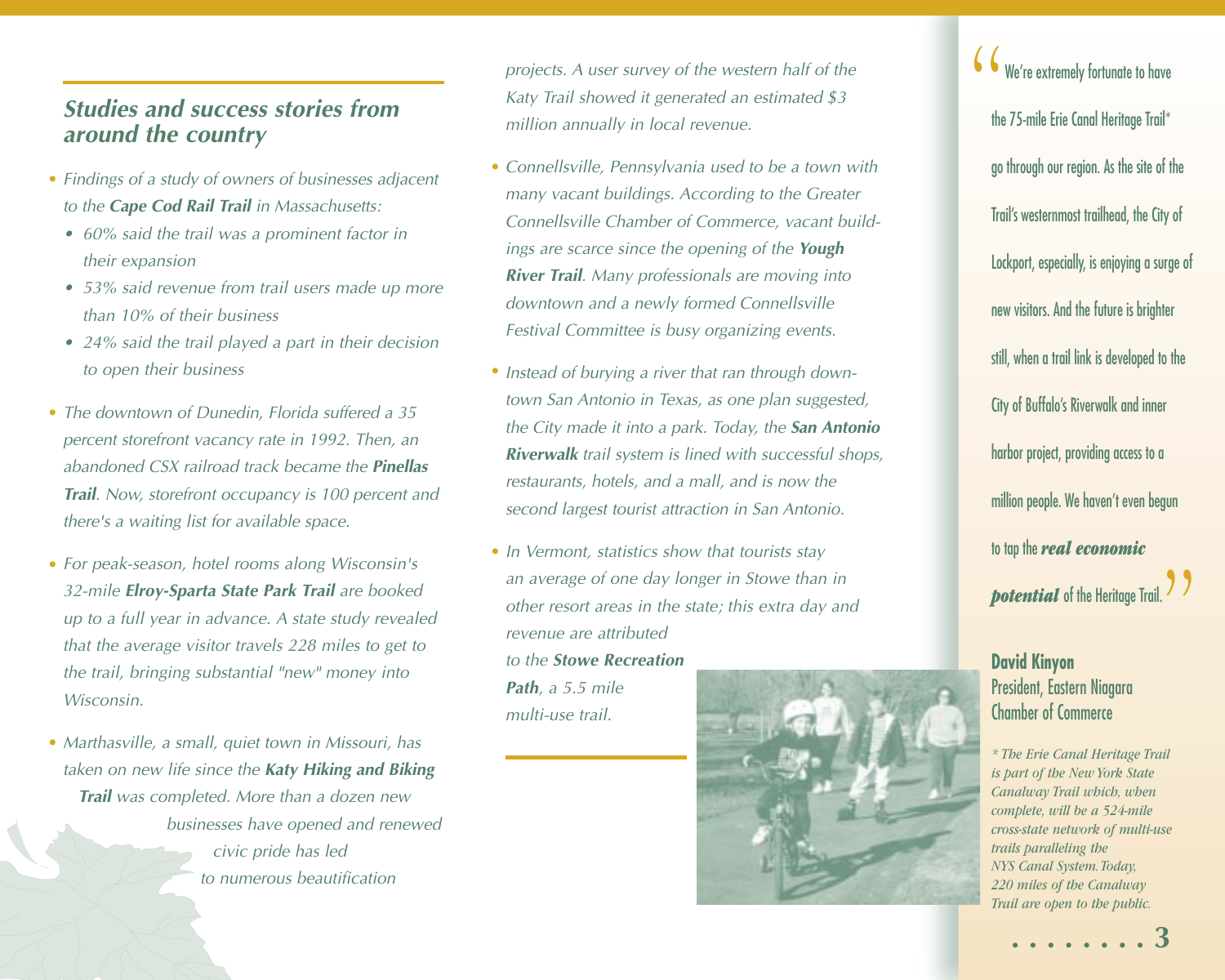

### **Business leaders in Olean know the importance of quality of life**

*Business leaders in Olean, N.Y. know that quality of life is a crucial factor in recruiting and keeping good employees. That's why three leading area corporations — Dexter, Cutco Cutlery,*

*and Dresser-Rand — contributed \$10,000 apiece to complete the Allegheny River Valley Trail in southwestern New York. The Trail, which connects Olean, St. Bonaventure University, and the Town of Allegany, is so successful that Olean is now looking to extend it.*

*"Good recreational facilities are a critical part of the mix when recruiting employees." says James Stitt, President and Chief Operating Officer of Cutco Cutlery Corporation, which employees upwards of 850 people.*

*"This is the kind of lasting and popular project Cutco likes to support," Stitt continues. "It's very rewarding to see how heavily the trail is used. I'm looking forward to seeing it expand and get closer to our plant so our employees can easily use it at lunchtime."*

# *A wise business investment*

Many business leaders say quality of life issues are highly important when deciding where to locate a new factory or office. Trails and greenways can help attract

desirable employees by enriching overall quality of life and making an area a more attractive place to live and work. They provide employees with relaxation and exercise at lunchtime, commuting alternatives,



and safe, nearby places to take the family on weekends.

Quality of life is just as important to current and potential residents, who favorably view trails and greenways. A survey of 4,000 residents of the greater Syracuse area, conducted by FOCUS Greater Syracuse, revealed that bicycling and walking paths were the top priority for making Syracuse a better place to live.

# *<sup>A</sup> good community investment*

Across the nation, community trails have proven to be a cost-effective use of public funds. A study of Maryland's Northern Central Rail-Trail found that trail-related tax income to the state totaled \$303,000, while the trail's management and maintenance costs were \$192,000. The Minnesota Department of Natural Resources estimates the total annual user spending related to the Cannon Valley Trail to be somewhere around \$1 million, with the state receiving \$66,000 from related sales tax revenue.

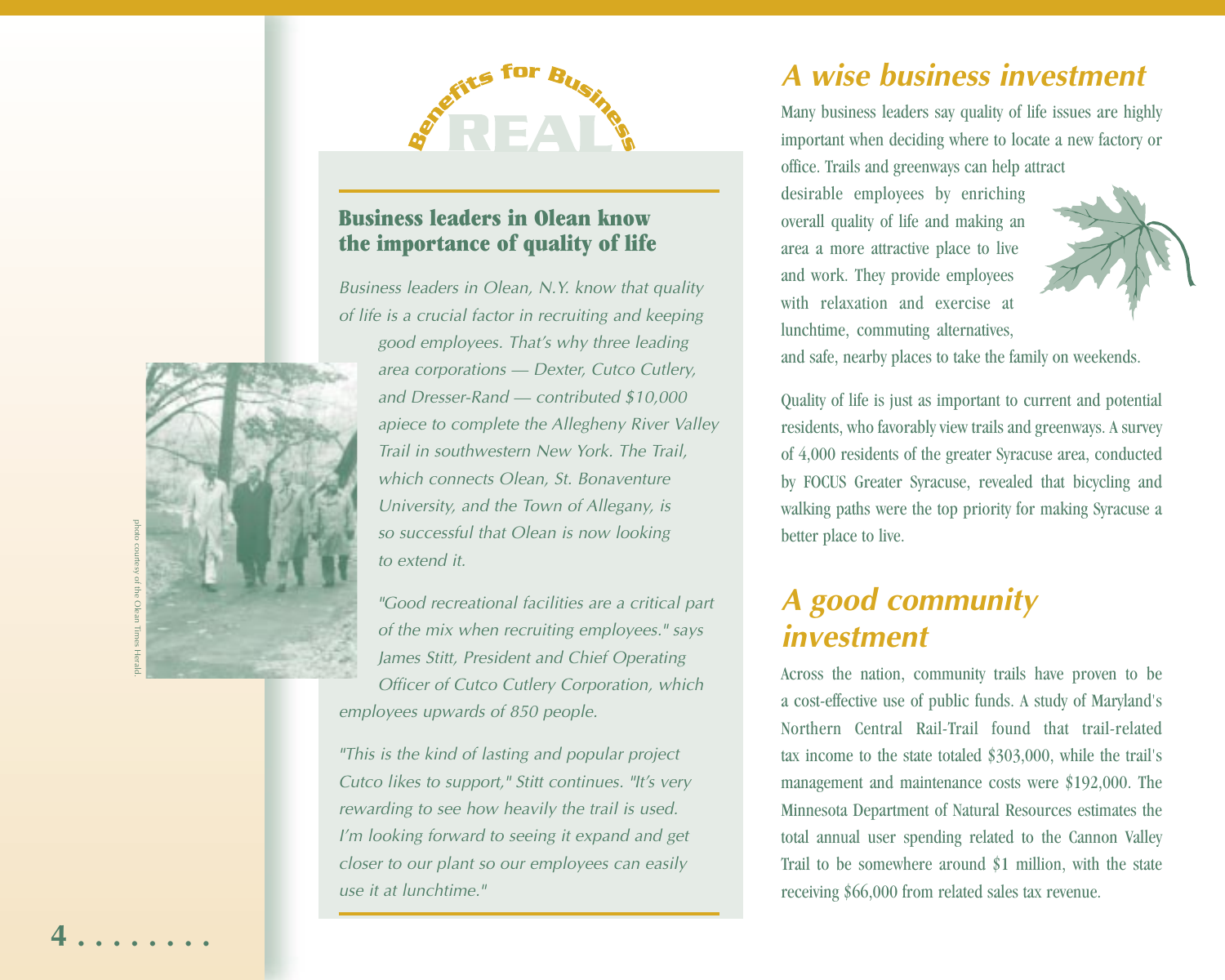Greenways and trails use only narrow ribbons of land. Yet they greatly increase the value of existing parks and open space by linking them to neighborhoods and each other. Community volunteers often participate in trail maintenance and management, helping to reduce public expenditure. As an added bonus, underground utilities may provide revenue to help pay for trail improvements and maintenance. The Town of Lloyd in the Hudson Valley received \$400,000 to allow fibre optic cable to be laid under its five-mile rail-trail, which was spearheaded by the local Rotary Club. Nationwide, 40 percent of rail-trails do double duty as corridors for utilities.

# *Trails a desirable commodity to homeowners*

An overwhelming majority of home buyers are looking for communities with "walking and bicycling paths" and "lots of open space" according to a nationwide study undertaken for the real estate industry. And they're willing to pay higher prices for these features. The study, conducted by American Lives, Inc., reported that walking and bicycling paths ranked third among the 42 features buyers said were most important, well ahead of traditional favorites such as tennis courts, golf courses, and swimming pools.

Studies of the impact of trails on adjacent property owners consistently show that trails increase or have little impact on the value of adjacent property. A 1998 study on the impact of the Capital Region's 35-mile Mohawk-Hudson Bike-Hike Trail on adjoining residential properties determined that 86 percent of landowners feel that the trail increased or has no effect on their ability to sell their houses.



### **Local rotary spearheads trail**

*In 1996, the Highland Rotary Club in Ulster County was searching for a community project when they hit on the idea of converting an abandoned railbed in town into a rail-trail.* 

*"We thought this was a perfect community project — good for business, good for the kids, good for the local quality of life. The town is poised to reap big benefits from the rail-trail. People will come here to use the trail, have lunch, shop, perhaps stay overnight," says Rotary Club member Raymond Constantino, who was Chair of the Club's Community Service Committee at the time the rail-trail project was initiated.*

### **Trails make good neighbors**

*Well-planned and designed trails make good neighbors. Most residents living along the Mohawk-Hudson Bike-Hike Trail, between Albany and Schenectady, report being satisfied with the trail as a*

*neighbor. In a survey of 215 adjacent homeowners, more than 85 percent say they use the trail.* 



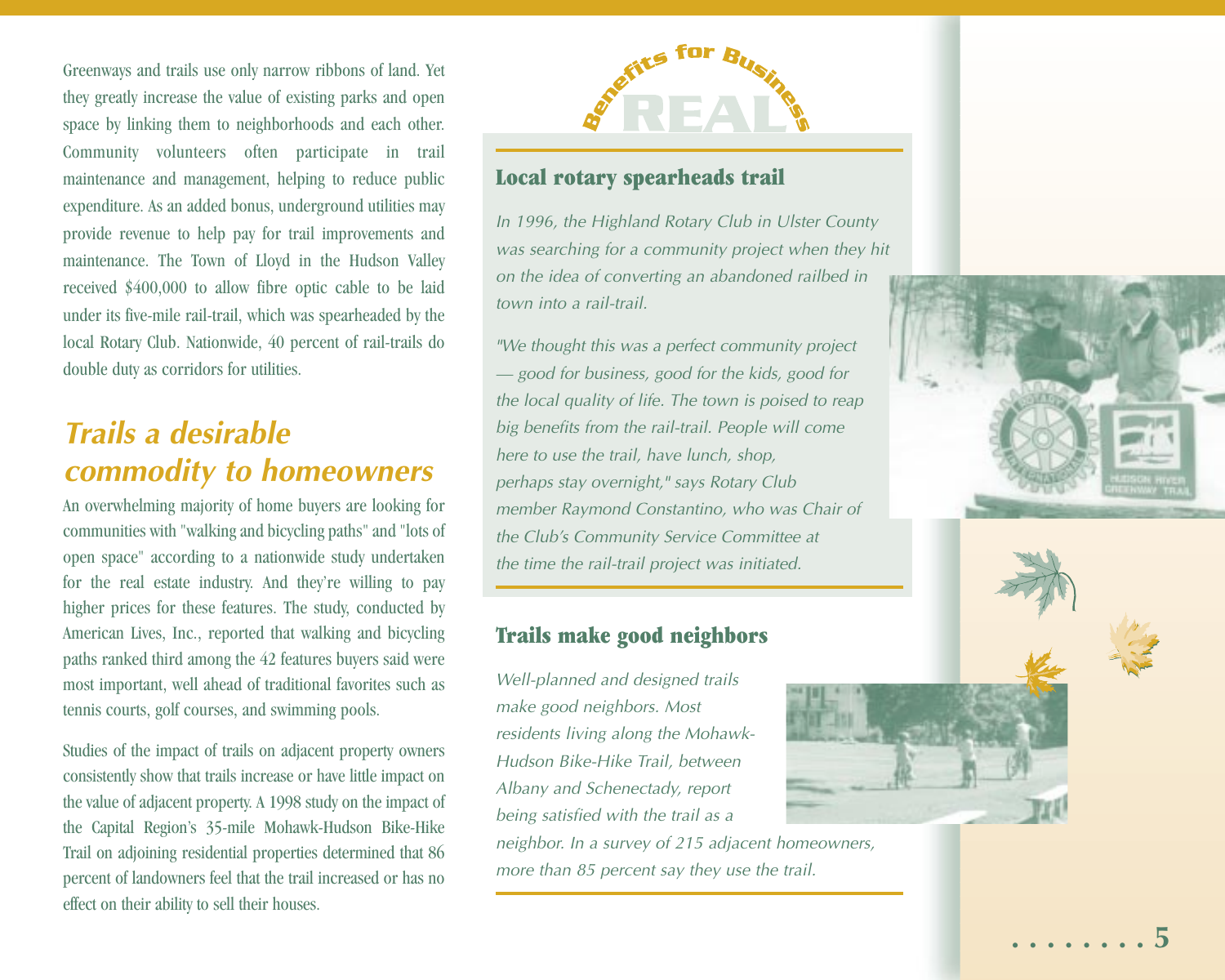New trails and greenways are a *central ingredient in Rochester's revitalization effort*. They enhance our waterways,<br>parks and other natural assets. In addition,<br>trails create a greater sense of community<br>by connecting neighborhoods to one another<br>and to our community's common spaces. Contral ingredient in<br>
Rochester's revitalization<br>
Rochester's revitalization<br>
effort. They enhance our waterways,<br>
Thousands of down-<br>
to Troy businessmann<br>
effort. They enhance our waterways,<br>
Thousands of down-<br>
town Tr

**William A. Johnson, Jr.**





*permanent 1.3 mile trail easement along*



*his two riverfront office complexes.*

*"When done right, projects such as this are very positive for the community," says Hedley. "It's to the advantage of business owners to develop a good relationship with the community and par ticipate in projects that are beneficial to the P*<br> *P*<br> *Packey, a prominent<br>
<i>Froy businessman.*<br> *Pedley, understanding*<br> *phat trails can be business assets, granted a<br>
permanent 1.3 mile<br>
<i>trail easement along*<br> *his two riverfront office complet<br>
"When done right* 

# *More benefits to businesses*

Involvement in community trail projects offers business owners a visible way to demonstrate a commitment to their communities and the environment. Businesses can sponsor employee volunteer trail work days, adopt a section of trail, donate equipment, services and money, allow trails to cross their properties, and donate property.

# *Many uses, many benefits*

Greenways and trails provide a wide range of benefits and appeal to many segments of a community.

### **<sup>A</sup> better way to get around**

Growing numbers of people are walking and bicycling to work and play. And more would do so if there were safe trails and paths to travel on, according to a nationwide opinion poll conducted by the Louis Harris polling firm. The poll found that more than half of all Americans would be willing to ride a bicycle to work, at least occasionally, if they could bike on a separate, safe path. This trend has the potential to generate savings in road repair, plus reduce traffic congestion and air pollution. In addition to providing alternative means of transportation today, greenways and rail-trails preserve valuable corridors for possible future transportation uses.

## **Good for health**

Greenways and rail-trials make it easier for people to keep fit and have fun by providing close-to-home recre-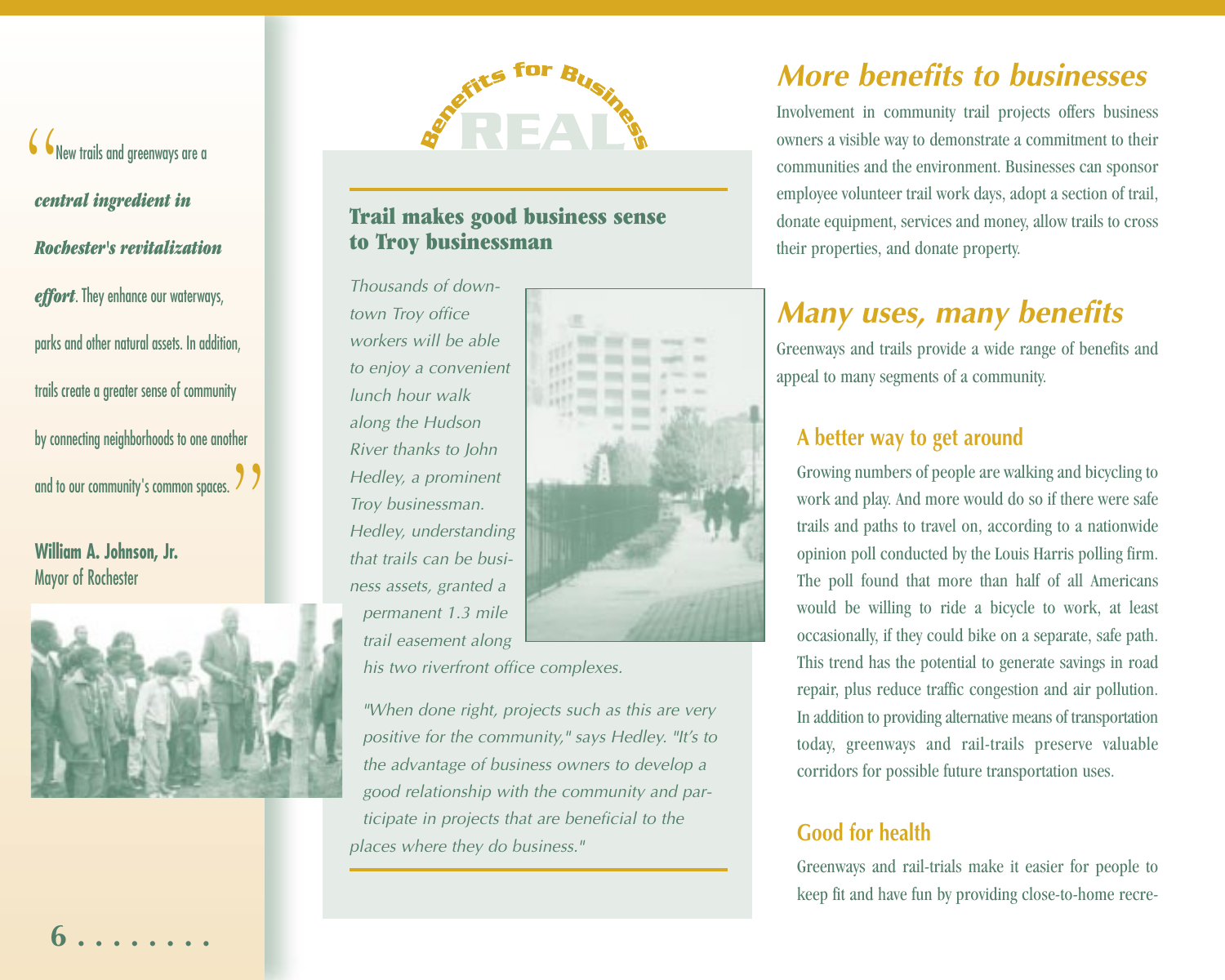ational opportunities. Fitness not only improves people's lives, it reduces health care costs. A recent report, *Physical Inactivity in NYS, an Economic Cost Analysis*, estimates that physical inactivity costs New York State \$3 billion a year.

### **Good for the environment**

Greenways protect open space and provide corridors for wildlife. They can help control flooding and protect water quality and fragile stream and river ecosystems. Greenways and trails also provide opportunities for adults and children to experience and understand the natural world.

### **Preserving our historic heritage**

Railroads and canals played an important role in the development of New York State, facilitating increased trade and westward expansion. Preserving abandoned rail corridors and canal towpaths as public trails offers future generations the chance to experience and learn about the history of the Empire State.

# *Catalyst for community revitalization*

Greenways and trails can be a catalyst for community revitalization. They can transform an eyesore, such as an abandoned rail corridor or neglected waterfront, into the centerpiece of a community. Community trails often become a focus of community pride and a means of preserving and celebrating what is special about a community.



### **Hudson Valley developer uses trail to marketing advantage**

*As a professional Hudson Valley developer, Jay Theise is aware of home buyers' growing interest in nearby trails for exercise and family "quality time." That's why he named his latest Rockland County residential development, which is adjacent to the Joseph B. Clarke Rail-Trail, Trailside Estates. The upscale development will eventually include 34 homes.*

*"New buyers love the presence of the trail. They can walk out their front doors and bicycle, walk, or run for several miles without having to get into their cars or dodge traffic. They also appreciate that the trail is much safer for children," says Theise. "The trail is a real marketing plus for Trailside Estates."*

 $\bigl\{ \boldsymbol{\zeta} \bigr\}$  Greenways and trails are one area where the *quality of life and economy of a community* can be enhanced through the cooperative efforts of business, state and local government, and concerned citizens. "

**William E. Davis** Chairman and CEO Niagara Mohawk Power Corporation

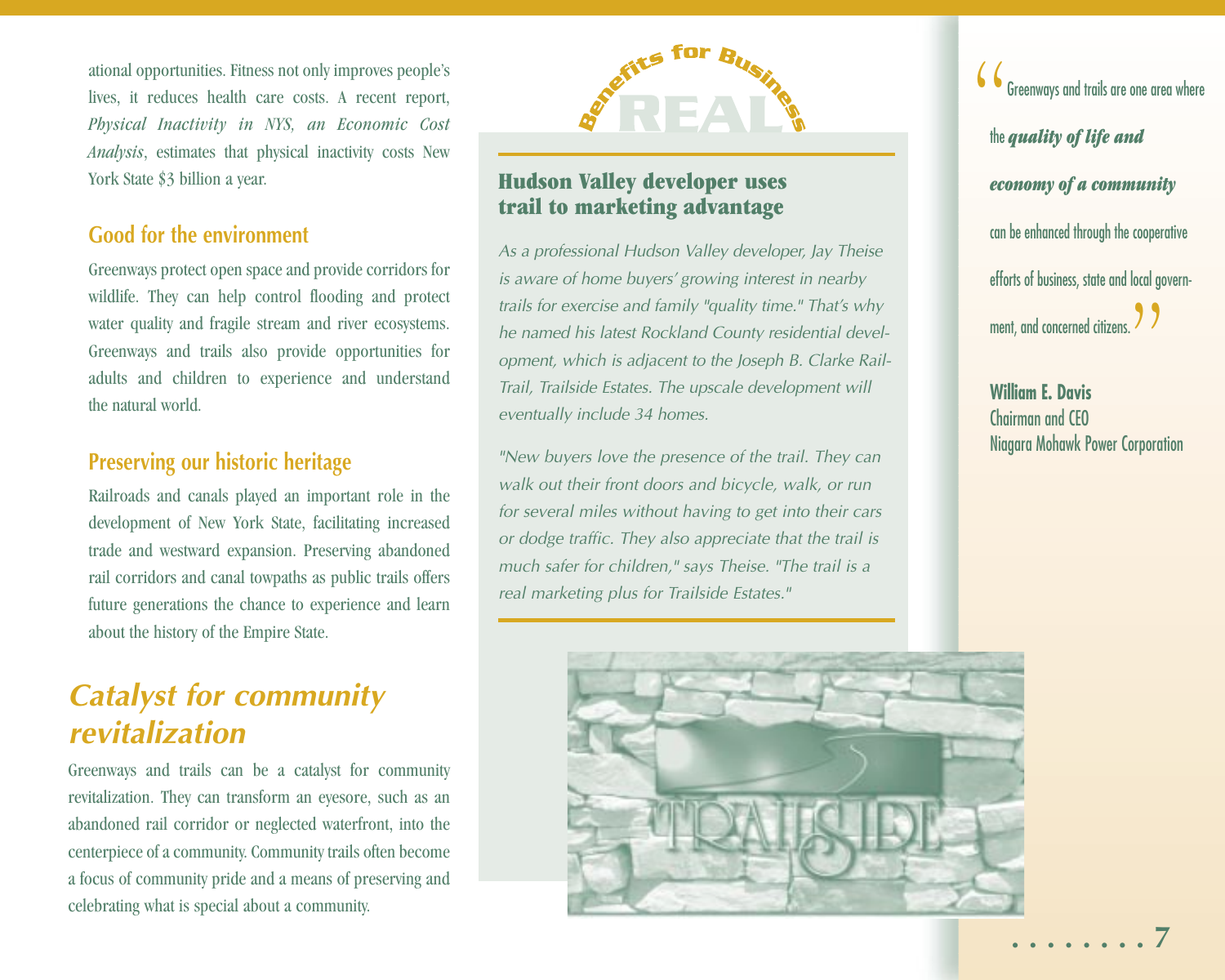

### **Regional chamber sponsors rail-trail linking two villages**

*A litter-strewn 2.8-mile stretch of abandoned rail corridor between Johnstown and Gloversville in Fulton County — reborn as the Johnstown-Gloversville Rail Trail — is now the pride of two communities and a very pleasant place to spend an afternoon. The Fulton County Regional Chamber of Commerce, which sponsored the rail-trail project, is so pleased with the trail that it hopes to expand it another 14 miles and market it as a tourist destination. The current plan calls for a tourist information center to be built at both ends of the trail.*

*"Pick any nice day and you'll find wall-to-wall people along the trail. There's a special feeling among the people, too. People who wouldn't ordinarily speak to each other are chatting away," says Lisa McCoy, president of the 775-member Chamber. "We've gotten tremendous buy-in from the community. People have volunteered to clear the trail, police it, make benches for it."*

### **If you build it they will come**

*No formal studies have been conducted in New York on the relationship between trails and tourism, but the growing number of greenway and trail users demonstrates the increasing popularity of these amenities.* 

- *• The New York State Trails Council, a trail advisory council comprised of user groups representing a dozen trail activities, estimates that trail-related activities account for more than 180 million user days per year.*
- *• Opened in 1979, the 11-mile Warren County Bikeway near Glens Falls was New York State's first rail-trail. The Bikeway continues to grow in popularity with residents and tourists alike; use tripled between 1980 and 1995 to an estimated 104,000 user trips per year.*
- *• The Onondaga Lake Bike Path near Syracuse enjoys more than 800,000 visits per year.*
- *• Use has increased significantly on the Mohawk-Hudson Bike-Hike Trail in the Capital Region; a recent user survey puts total trail use at 90,000 user trips per year*

*Nationally, the Rails-to-Trails Conservancy estimates Americans use rail-trails close to 100 million times a year for recreation, transportation, and health.*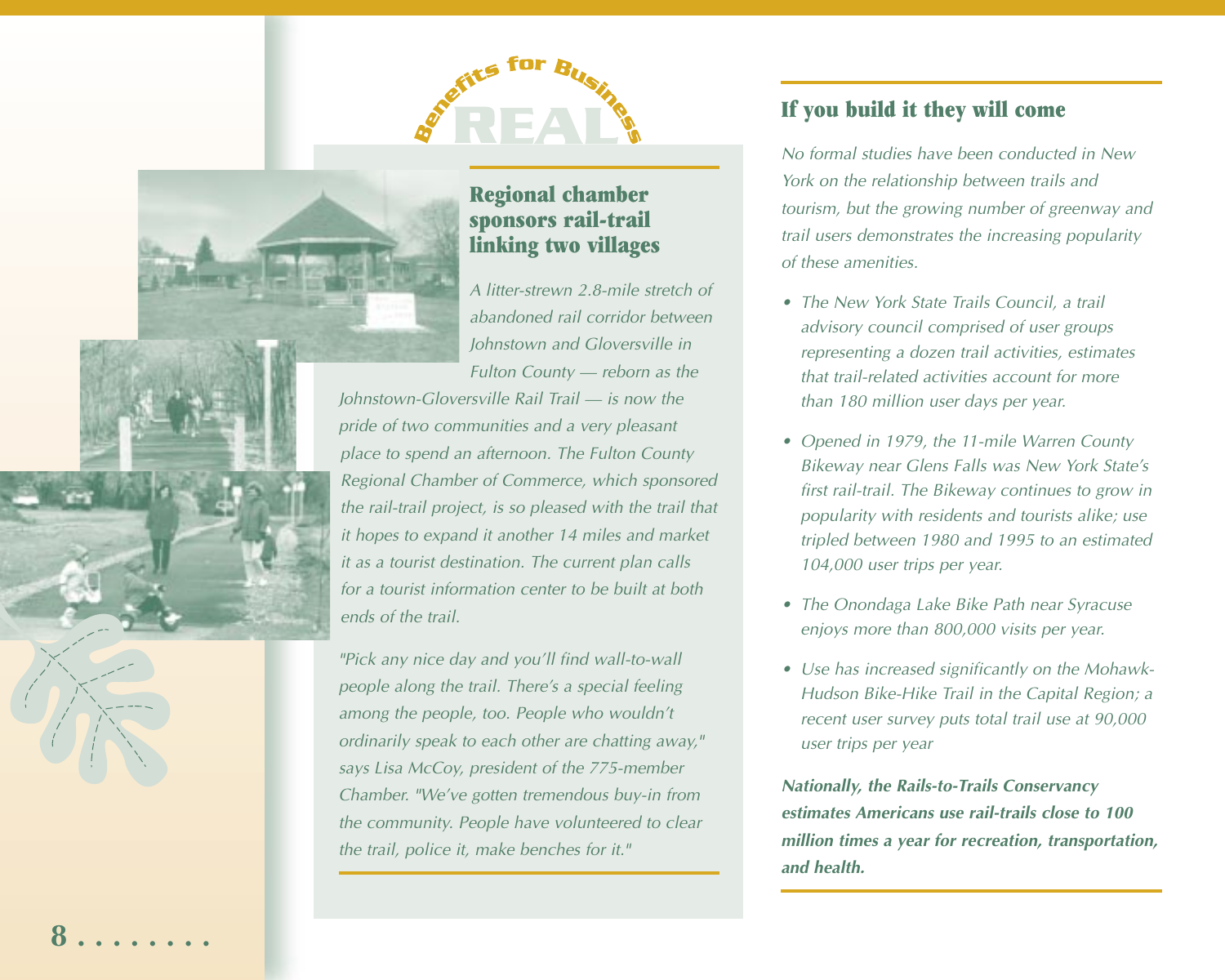# *Creating a greenway or trail for your community*

There's no single formula for creating greenways or trails because every community and every situation is different. But there *are* some tried and true steps to follow.

*Form a vision.* Start with a vision that will spark people's imagination. Think big. Build on what is already special about your community.

*Share the vision.* Reach out to others and form a greenway and trail group.

*Build support.* Get all elements of the community to work together on the project - local businesses, public officials, schools, hospitals, community groups, landowners. Work in ways that involve and benefit everyone. Publicize the project. Allow for plenty of public input.

*Develop a strategic plan.* Decide on a mission statement. Set goals and establish tasks. Consider funding options. Think long-term; greenways and trails are not created overnight.

*Conduct a feasibility study.* Consider feasibility factors, potential issues, solutions, benefits, costs.

*Create a master plan.* An invaluable tool for presentations and grant proposals.

*Establish the legacy.* Acquire and develop.

*GET HELP.* New York Parks and Conservation Association can provide information and assistance to help you create a greenway or trail in your community. Call 518-434-1583, e-mail nypca@nypca.org or visit NYPCA's website www.nypca.org.

# **New York Parks and Conservation Association**

*New York Parks and Conservation Association (NYPCA) is a statewide, non-profit, citizens' organization working to protect and advocate for New York's parks and promote the creation of new kinds of parks such as greenways and rail and canal trails.* 

*Through its Greenways and Rail-Trails New York program, NYPCA provides technical assistance,*



*education and advocacy to assist communities in planning and developing greenways and rail-trails. In addition to assisting many local groups. NYPCA has been the incubator for three major greenway & trail projects, each of which eventually became an independent organization. As a partner in the Canalway Trail Partnership, NYPCA is working with communities to create a continuous 524-mile trail along New York State's historic canal system. NYPCA recently published a poster, Building Community Trails Across New York, which presents a vision for a network of greenways and multi-use trails throughout the state.* 

*• More information on any of the studies cited in this brochure is available from NYPCA.* 





CC Every area of New York State has unique characteristics — scenic, cultural or historic — that provide quality of life for residents and appeal to tourists. Trails are *powerful economic development tools* for urban and rural communities because they provide a new way of experiencing existing assets which appeals to a growing number of tourists who are looking to get out from behind the wheels of their cars.  $\Box$ 

**Senator John A. DeFrancisco** Chair, NYS Senate Tourism, Recreation and Sports Development Committee